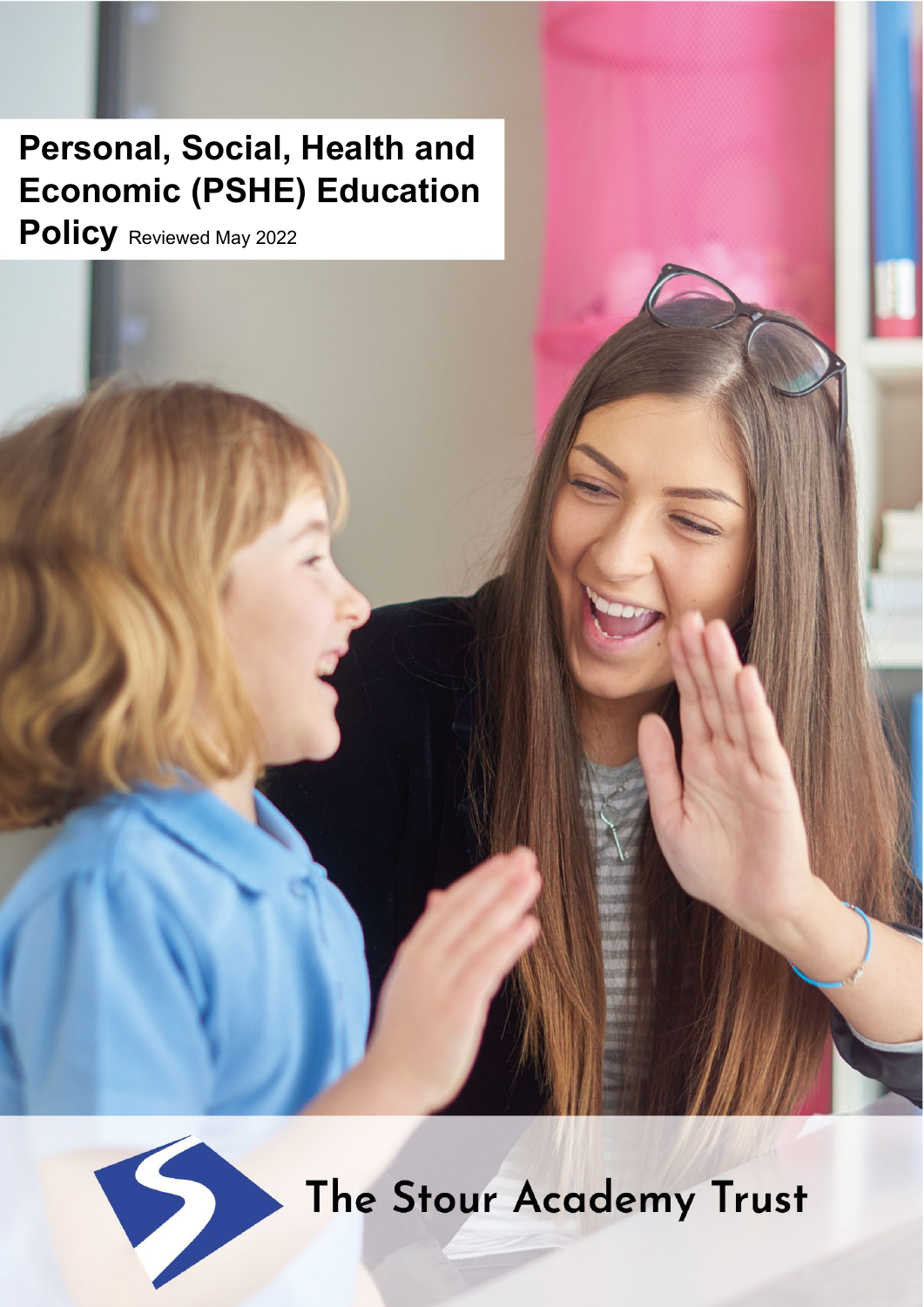# **Introduction**

It is vitally important that all children receive a high quality Personal, Social, Health and Economic Education. We understand that this is an important and necessary part of all pupils' education, and it is paramount that we provide children with the skills and knowledge they need to contribute fully during their time at school and throughout their lives.

The Education Act 2002 requires all schools to teach a curriculum that is "broadly based, balanced and meets the needs of pupils". Schools must "promote the spiritual, moral, cultural, mental and physical development of pupils at the school and of society, and prepare pupils at the school for the opportunities, responsibilities and experiences of later life" while having a duty to keep pupils safe.

Our PSHE curriculum has been built to support the development of the 'whole child', by helping them to understand how they are growing personally and socially as well as promoting their social, mental and physical development. Children will learn to successfully tackle the moral, social and cultural issues that are part of growing up.

# **Statutory Requirements**

PSHE is a non-statutory subject. However, there are aspects of it we are required to teach. We must teach relationships education under the [Children and Social Work Act 2017,](http://www.legislation.gov.uk/ukpga/2017/16/section/34/enacted) in line with the terms set out i[n statutory guidance.](https://www.gov.uk/government/publications/relationships-education-relationships-and-sex-education-rse-and-health-education) We must teach health education under the same statutory guidance. (See RSE policy [https://thestouracademytrust.org.uk/wp-content/uploads/2022/04/Health-Relationships-and-Sex-Education-](https://thestouracademytrust.org.uk/wp-content/uploads/2022/04/Health-Relationships-and-Sex-Education-Policy.pdf)[Policy.pdf\)](https://thestouracademytrust.org.uk/wp-content/uploads/2022/04/Health-Relationships-and-Sex-Education-Policy.pdf)

This policy also complies with the terms of our funding agreement.

# **Intent**

PSHE is at the core of what we do and enables our children to become independent, confident, healthy and responsible members of society, as well as developing the "whole child" intellectually, morally, socially and spiritually. Through our whole-school, accessible to all, approach to PSHE, it is our belief that excellence in these areas will lead to excellence across the curriculum and beyond in later life, maximizing outcomes for every child. Through our discreet lessons and immersive cross-curricular approach to teaching PSHE, children are taught how to keep themselves safe and healthy, physically and emotionally, which enables children to access the wider curriculum. We provide our children with opportunities to learn about personal and societal rights and responsibilities and aim to further social justice though carefully chosen cross curricular topics. With an everchanging society, we are able to provide our children with a strong understanding of the diverse world around them and support them in playing a positive role in contributing to the school and the wider community. PSHE is taught across the school from Early years - Year 6 on a weekly basis and as a school, we follow the "You and Me" PSHE scheme. Our PSHE curriculum equips children with relevant and meaningful content, which is supported through a strong emphasis on emotional literacy, building resilience and nurturing mental and physical health. Weaving through the heart of our PSHE teaching, is a commitment to enhancing and promoting our core school values; Compassion, Respect, Truth and Friendship.

# **Implementation**

Our whole curriculum is shaped by our school vision which aims to enable all children, regardless of background, ability or additional needs to reach their fullest potential. We teach the National Curriculum, supported by clear skills and knowledge progression, and our PSHE programme of learning and wider curriculum enables our children to meet the End of Key Stage Statements as set out in the Relationships Education, Relationships and Sex Education (RSE) and Health Education Guidance 2019.

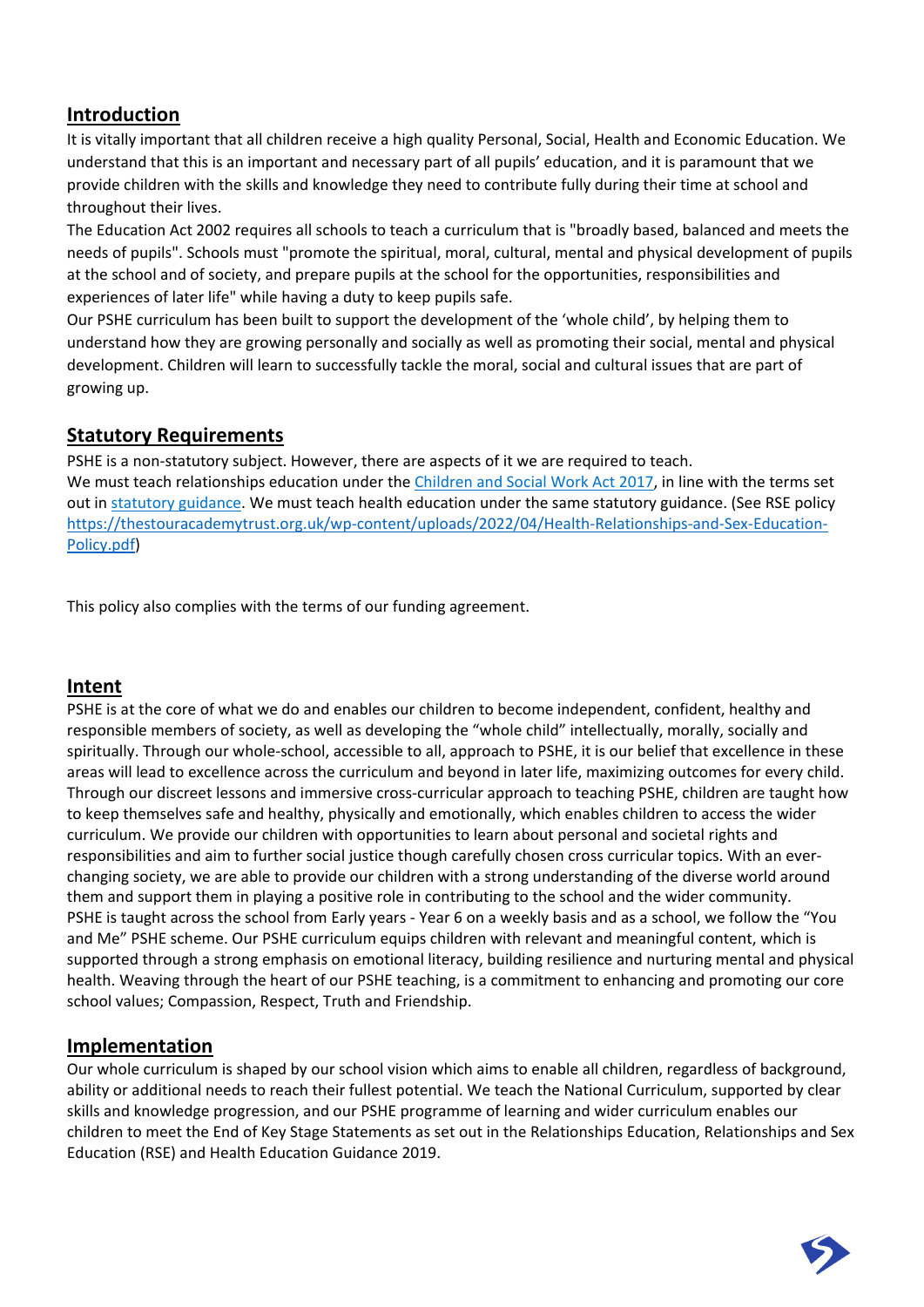PSHE skills and knowledge are built on year by year and sequenced appropriately to maximise learning for all children. "You and Me and PSHE "directs our aim of developing the "whole child" through a spiral curriculum approach to developing knowledge, skills and understanding in the areas of;

- Keeping Safe and Managing Risk
- Physical Health and Wellbeing
- Identity, Society and Equality
- Mental Health and Emotional Wellbeing
- Drug, Alcohol and Tobacco Education
- Careers, Financial Capability and Economic Wellbeing

# **You, Me, PSHE Curriculum Map:**

You, Me, PSHE © Islington 2020

|                     | Year <sub>1</sub>                                                                  | Year <sub>2</sub>                                                        | Year <sub>3</sub>                                                                               | Year <sub>4</sub>                                                          | Year <sub>5</sub>                                                                            | Year <sub>6</sub>                                                                                                 |
|---------------------|------------------------------------------------------------------------------------|--------------------------------------------------------------------------|-------------------------------------------------------------------------------------------------|----------------------------------------------------------------------------|----------------------------------------------------------------------------------------------|-------------------------------------------------------------------------------------------------------------------|
| Autumn 1            | <b>Physical health</b><br>and wellbeing<br>Fun times                               | <b>Physical health</b><br>and wellbeing<br>What keeps me<br>healthy?     | Drug, alcohol and<br>tobacco education<br>Tobacco is a drug                                     | <b>Identity, society and</b><br>equality<br>Democracy                      | <b>Physical health</b><br>and wellbeing<br>In the media                                      | <b>Relationships and</b><br>health education<br>Healthy relationships                                             |
| Autumn 2            | <b>Keeping safe and</b><br>managing risk<br>Feeling safe                           | <b>Mental health and</b><br>emotional wellbeing<br>Friendship            | <b>Keeping safe and</b><br>managing risk<br>Bullying - see it, say it,<br>stop it               | Drug, alcohol and<br>tobacco education<br>Making choices                   | <b>Identity, society and</b><br>equality<br>Stereotypes,<br>discrimination and<br>prejudice  | <b>Relationships and</b><br>health education<br>Healthy relationships                                             |
| Spring 1            | <b>Identity, society and</b><br>equality<br>Me and others                          | <b>Relationships and</b><br>health education<br>Boys and girls, families | <b>Mental health and</b><br>emotional wellbeing<br>Strengths and<br>challenges                  | <b>Physical health</b><br>and wellbeing<br>What is important to<br>me?     | <b>Keeping safe and</b><br>managing risk<br>Making safer choices                             | Drug, alcohol and<br>tobacco education<br>Weighing up risk                                                        |
| Spring 2            | Drug, alcohol and<br>tobacco education<br>What do we put into<br>and on to bodies? | <b>Relationships and</b><br>health education<br>Boys and girls, families | <b>Identity, society and</b><br>equality<br>Celebrating difference                              | Keeping safe and<br>managing risk<br>Playing safe                          | <b>Mental health and</b><br>emotional wellbeing<br>Dealing with feelings                     | Identity, society and<br>equality<br>Human rights                                                                 |
| Summer <sub>1</sub> | <b>Mental health and</b><br>emotional wellbeing<br>Feelings                        | <b>Keeping safe and</b><br>managing risk<br>Indoors and outdoors         | Careers, financial<br>capability and<br>economic wellbeing<br>Saving, spending and<br>budgeting | <b>Relationships and</b><br>health education<br>Growing up and<br>changing | Drug, alcohol and<br>tobacco education<br>Different influences                               | <b>Mental health and</b><br>emotional wellbeing<br>Healthy minds                                                  |
| Summer 2            | Careers, financial<br>capability and<br>economic wellbeing<br>My money             | Drug, alcohol and<br>tobacco education<br>Medicines and me               | <b>Physical health</b><br>and wellbeing<br>What helps me<br>choose?                             | <b>Relationships and</b><br>health education<br>Growing up and<br>changing | Careers, financial<br>capability and<br>economic wellbeing<br>Borrowing and earning<br>money | <b>Keeping safe and</b><br>managing risk<br>Keeping safe - out and<br>about<br>FGM (female genital<br>mutilation) |

### Whole school curriculum overview

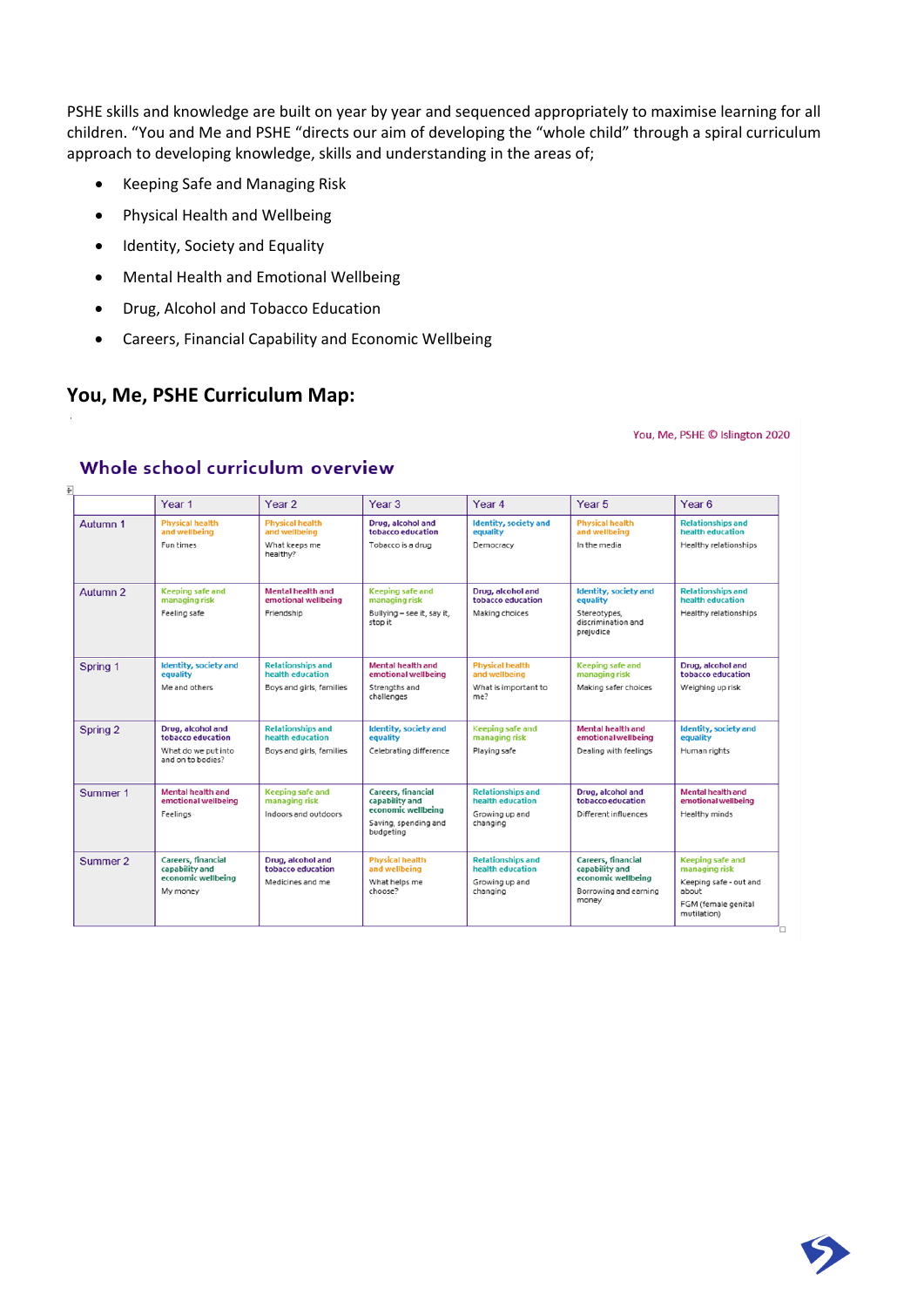# **Year Group Curriculum Overviews:**

| Year 1 - PSHE                                                                                                                                                                             |                                                                                                                                                                                      |                                                                                                                                                          |  |
|-------------------------------------------------------------------------------------------------------------------------------------------------------------------------------------------|--------------------------------------------------------------------------------------------------------------------------------------------------------------------------------------|----------------------------------------------------------------------------------------------------------------------------------------------------------|--|
| Autumn 1                                                                                                                                                                                  | Spring 1                                                                                                                                                                             | Summer 1                                                                                                                                                 |  |
| <b>Physical health and wellbeing:</b><br><b>Fun times</b>                                                                                                                                 | Identity, society and equality:<br><b>Me and others</b>                                                                                                                              | <b>Mental health and emotional</b><br>wellbeing: Feelings                                                                                                |  |
| <b>Pupils learn:</b><br>• about food that is associated<br>with special times, in different<br>cultures<br>• about active playground games<br>from around the world<br>• about sun-safety | <b>Pupils learn:</b><br>• about what makes themselves<br>and others special<br>• about roles and responsibilities<br>at home and school<br>• about being co-operative with<br>others | <b>Pupils learn:</b><br>• about different types of feelings<br>• about managing different<br>feelings<br>• about change or loss and how<br>this can feel |  |
| <b>Autumn 2</b>                                                                                                                                                                           | <b>Spring 2</b>                                                                                                                                                                      | <b>Summer 2</b>                                                                                                                                          |  |
| <b>Keeping safe and managing risk:</b><br><b>Feeling safe</b>                                                                                                                             | Drug, alcohol and tobacco<br>education:                                                                                                                                              | <b>Careers, financial capability and</b><br>economic wellbeing: My money                                                                                 |  |

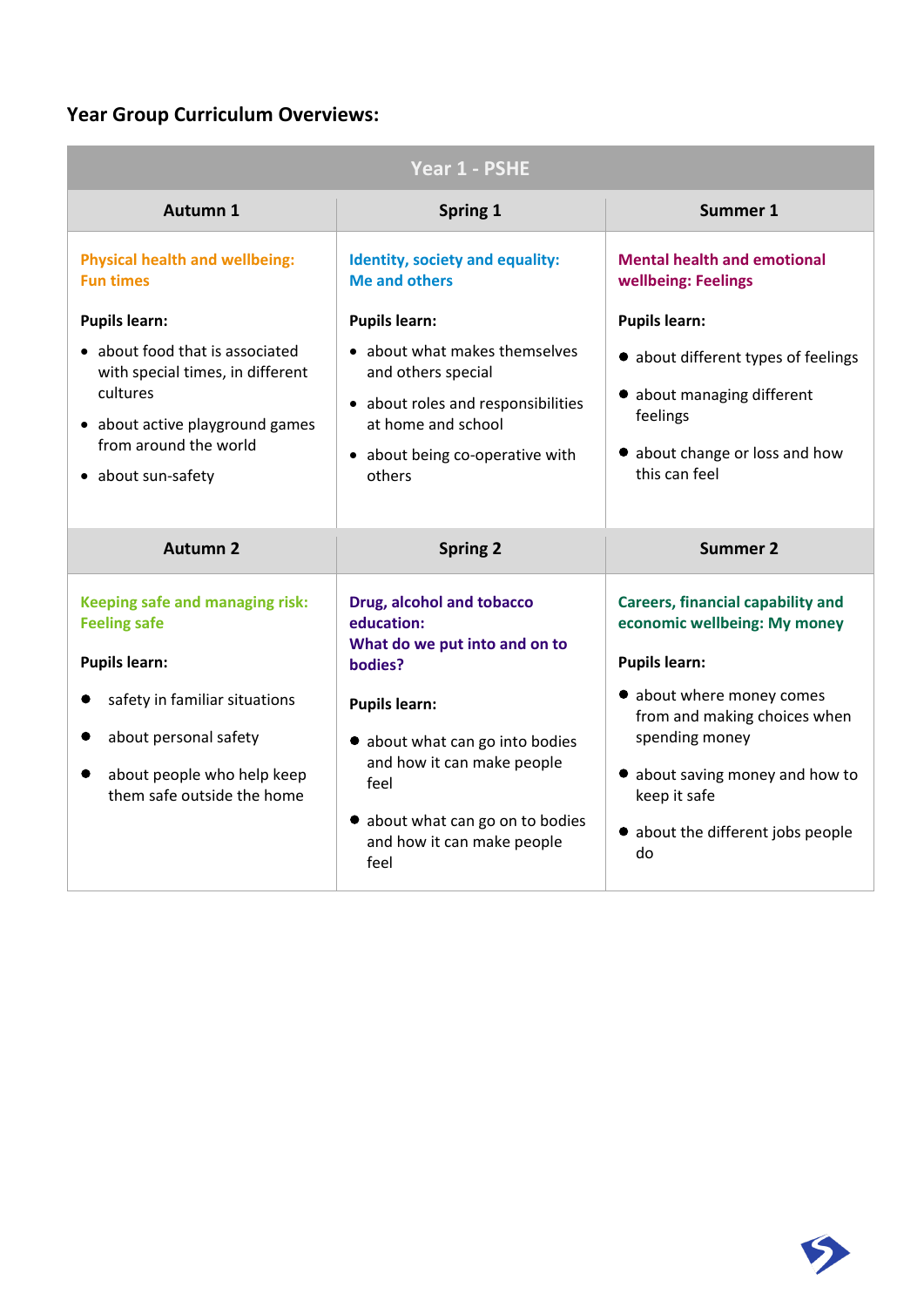# **Year 2 - PSHE**

### **Autumn 1 Spring 1 and 2 Summer 1**

**Physical health and wellbeing: What keeps me healthy?**

- **Pupils learn:**
- about eating well
- about the importance of physical activity, sleep and rest
- about how germs are spread, how we can prevent them spreading and people who help us to stay healthy and well

## **Mental health and emotional wellbeing: Friendship**

### **Pupils learn:**

- about the importance of special people in their lives
- about making friends and who can help with friendships (on and offline)
- about solving problems that might arise with friendships (on and offline

**Relationships and health education: Boys and girls, families**

### **Pupils learn:**

- to understand and respect the differences and similarities between people
- about the biological differences between male and female animals and their role in the life cycle
- the biological differences between male and female children **Autumn 2 Summer 2**
	- about growing from young to old and that they are growing and changing
	- that everybody needs to be cared for and ways in which they care for others
	- about different types of family and how their home-life is special

# **Keeping safe and managing risk: Indoors and outdoors**

### **Pupils learn:**

- about keeping safe in the home, including fire safety
- about keeping safe online, including the benefits of going online
- about keeping safe outside
- about road safety

# **Drug, alcohol and tobacco education: Medicines and me Pupils learn:**

- why medicines are taken
- where medicines come from
- about keeping themselves safe around medicines

### **Asthma lesson for Year 2, 3 or 4**

• that medicines can be used to manage and treat medical conditions such as asthma, and that it is important to follow instructions for their use

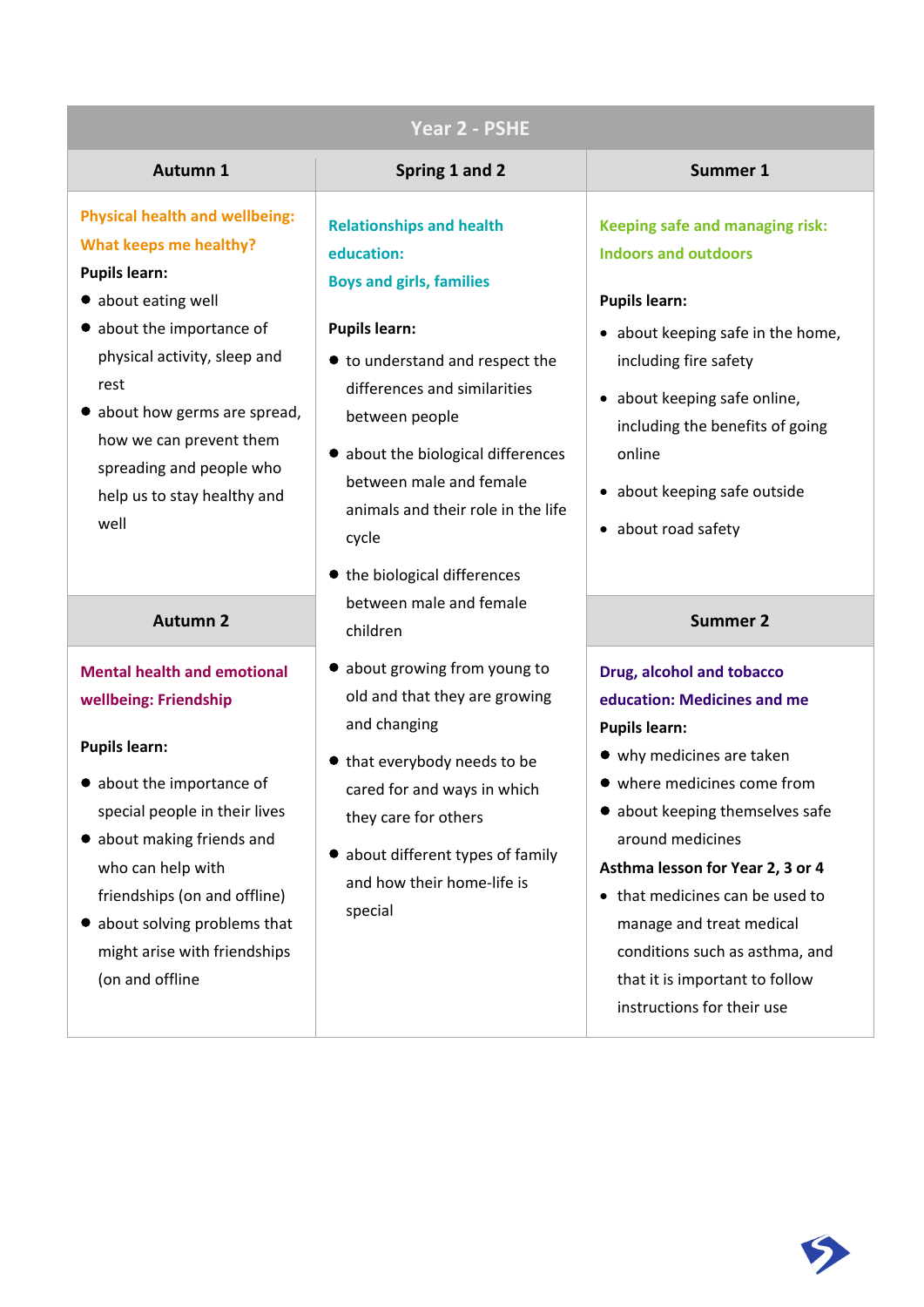| Year 3 - PSHE                                                                                                                                                                                                                                                                                                                                                                                                                                                                                                                                                    |                                                                                                                                                                                                                                                                                                  |                                                                                                                                                                                                                                                                                                   |  |
|------------------------------------------------------------------------------------------------------------------------------------------------------------------------------------------------------------------------------------------------------------------------------------------------------------------------------------------------------------------------------------------------------------------------------------------------------------------------------------------------------------------------------------------------------------------|--------------------------------------------------------------------------------------------------------------------------------------------------------------------------------------------------------------------------------------------------------------------------------------------------|---------------------------------------------------------------------------------------------------------------------------------------------------------------------------------------------------------------------------------------------------------------------------------------------------|--|
| <b>Autumn 1</b>                                                                                                                                                                                                                                                                                                                                                                                                                                                                                                                                                  | <b>Spring 1</b>                                                                                                                                                                                                                                                                                  | Summer 1                                                                                                                                                                                                                                                                                          |  |
| Drug, alcohol and tobacco<br>education: Tobacco is a drug<br><b>Pupils learn:</b><br>• the definition of a drug and<br>that drugs (including<br>medicines) can be harmful to<br>people<br>• about the effects and risks of<br>smoking tobacco and second-<br>hand smoke<br>• about the help available for<br>people to remain smoke free or<br>stop smoking<br>Asthma lesson for Year 2, 3 or 4<br>• that medicines can be used to<br>manage and treat medical<br>conditions such as asthma, and<br>that it is important to follow<br>instructions for their use | <b>Mental health and emotional</b><br>wellbeing: Strengths and<br>challenges<br><b>Pupils learn:</b><br>• about celebrating achievements<br>and setting personal goals<br>• about dealing with put-downs<br>about positive ways to deal with<br>setbacks                                         | <b>Careers, financial capability and</b><br>economic wellbeing: Saving,<br>spending and budgeting<br><b>Pupils learn:</b><br>• about what influences people's<br>choices about spending and<br>saving money<br>• how people can keep track of<br>their money<br>• about the world of work         |  |
| <b>Autumn 2</b>                                                                                                                                                                                                                                                                                                                                                                                                                                                                                                                                                  | <b>Spring 2</b>                                                                                                                                                                                                                                                                                  | <b>Summer 2</b>                                                                                                                                                                                                                                                                                   |  |
| <b>Keeping safe and managing risk:</b><br>Bullying - see it, say it, stop it<br><b>Pupils learn:</b><br>• to recognise bullying (including<br>online) and how it can make<br>people feel<br>• about different types of<br>bullying and how to respond to<br>incidents of bullying<br>• about what to do if they<br>witness bullying                                                                                                                                                                                                                              | Identity, society and equality:<br><b>Celebrating difference</b><br><b>Pupils learn:</b><br>• Pupils learn about valuing the<br>similarities and differences<br>between themselves and others<br>• Pupils learn about what is<br>meant by community<br>Pupils learn about belonging to<br>groups | <b>Physical health and wellbeing:</b><br><b>What helps me choose?</b><br><b>Pupils learn:</b><br>• about making healthy choices<br>about food and drinks<br>• about how branding can affect<br>what foods people choose to<br>buy<br>• about keeping active and some<br>of the challenges of this |  |

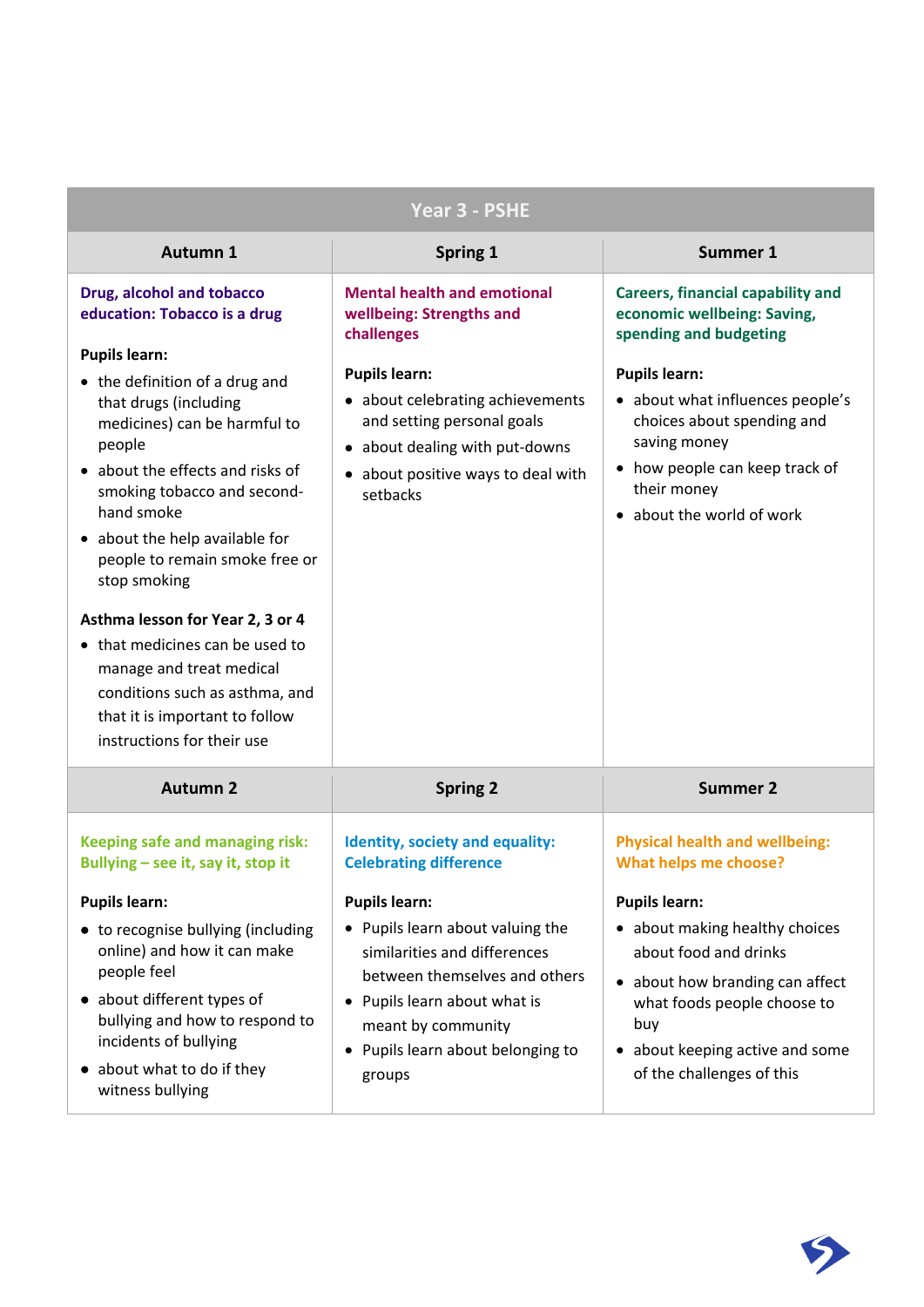| Year 4 - PSHE                                                                                                                |                                                                                                                               |                                                                                             |  |
|------------------------------------------------------------------------------------------------------------------------------|-------------------------------------------------------------------------------------------------------------------------------|---------------------------------------------------------------------------------------------|--|
| Autumn 1                                                                                                                     | Spring 1                                                                                                                      | Summer 1 and 2                                                                              |  |
| Identity, society and equality:<br><b>Democracy</b>                                                                          | <b>Physical health and wellbeing:</b><br>What is important to me?                                                             | <b>Relationships and health</b><br>education:                                               |  |
| <b>Pupils learn:</b><br>· about Britain as a democratic                                                                      | <b>Pupils learn:</b><br>• why people may eat or avoid                                                                         | <b>Growing up and changing</b><br><b>Pupils learn:</b>                                      |  |
| society<br>• about how laws are made                                                                                         | certain foods (religious, moral,<br>cultural or health reasons)                                                               | • about the way we grow and<br>change throughout the human                                  |  |
| learn about the local council                                                                                                | • about other factors that<br>contribute to people's food<br>choices (such as ethical farming,<br>fair trade and seasonality) | lifecycle<br>• about the physical changes<br>associated with puberty                        |  |
|                                                                                                                              | about the importance of getting<br>enough sleep                                                                               | • about menstruation and wet<br>dreams                                                      |  |
|                                                                                                                              |                                                                                                                               | • about the impact of puberty in<br>physical hygiene and strategies<br>for managing this    |  |
| <b>Autumn 2</b>                                                                                                              | <b>Spring 2</b>                                                                                                               |                                                                                             |  |
| Drug, alcohol and tobacco<br>education:<br><b>Making choices</b>                                                             | <b>Keeping safe and managing risk:</b><br><b>Playing safe</b>                                                                 | • how puberty affects emotions<br>and behaviour and strategies<br>for dealing with this     |  |
|                                                                                                                              | <b>Pupils learn:</b>                                                                                                          | ● to answer each other's                                                                    |  |
| <b>Pupils learn:</b><br>● that there are drugs (other than<br>medicines) that are common in<br>everyday life, and why people | ● how to be safe in their<br>computer gaming habits<br>• about keeping safe near roads,                                       | questions about puberty with<br>confidence, to seek support and<br>advice when they need it |  |
| choose to use them<br>about the effects and risks of<br>drinking alcohol                                                     | rail, water, building sites and<br>around fireworks<br>about what to do in an<br>♥                                            |                                                                                             |  |
| about different patterns of<br>behaviour that are related to<br>drug use                                                     | emergency and basic<br>emergency first-aid procedures                                                                         |                                                                                             |  |
| Asthma lesson for Year 2, 3 or 4                                                                                             |                                                                                                                               |                                                                                             |  |
| ● that medicines can be used to<br>manage and treat medical<br>conditions such as asthma, and                                |                                                                                                                               |                                                                                             |  |

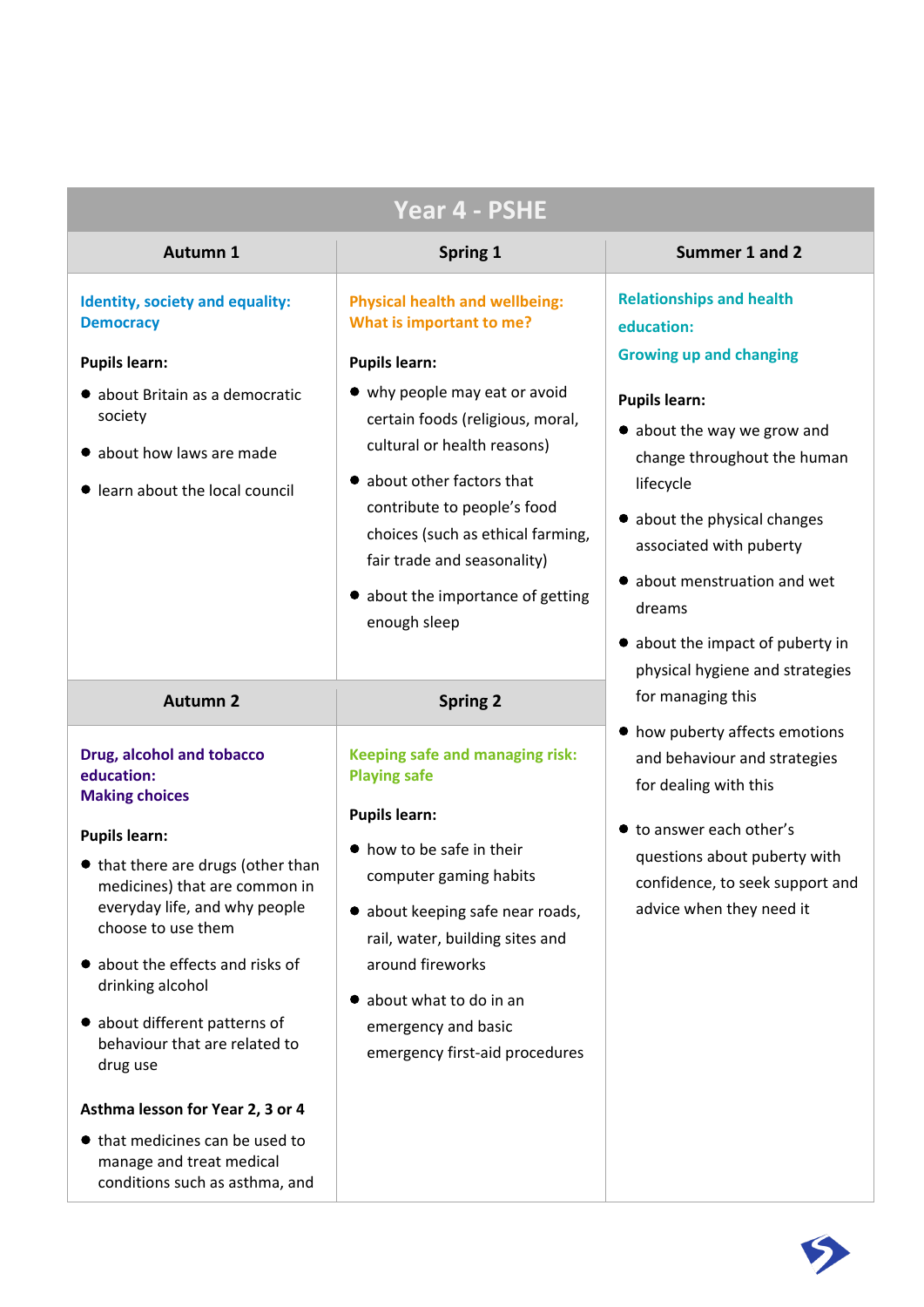| that it is important to follow<br>instructions for their use |  |
|--------------------------------------------------------------|--|
|                                                              |  |
|                                                              |  |

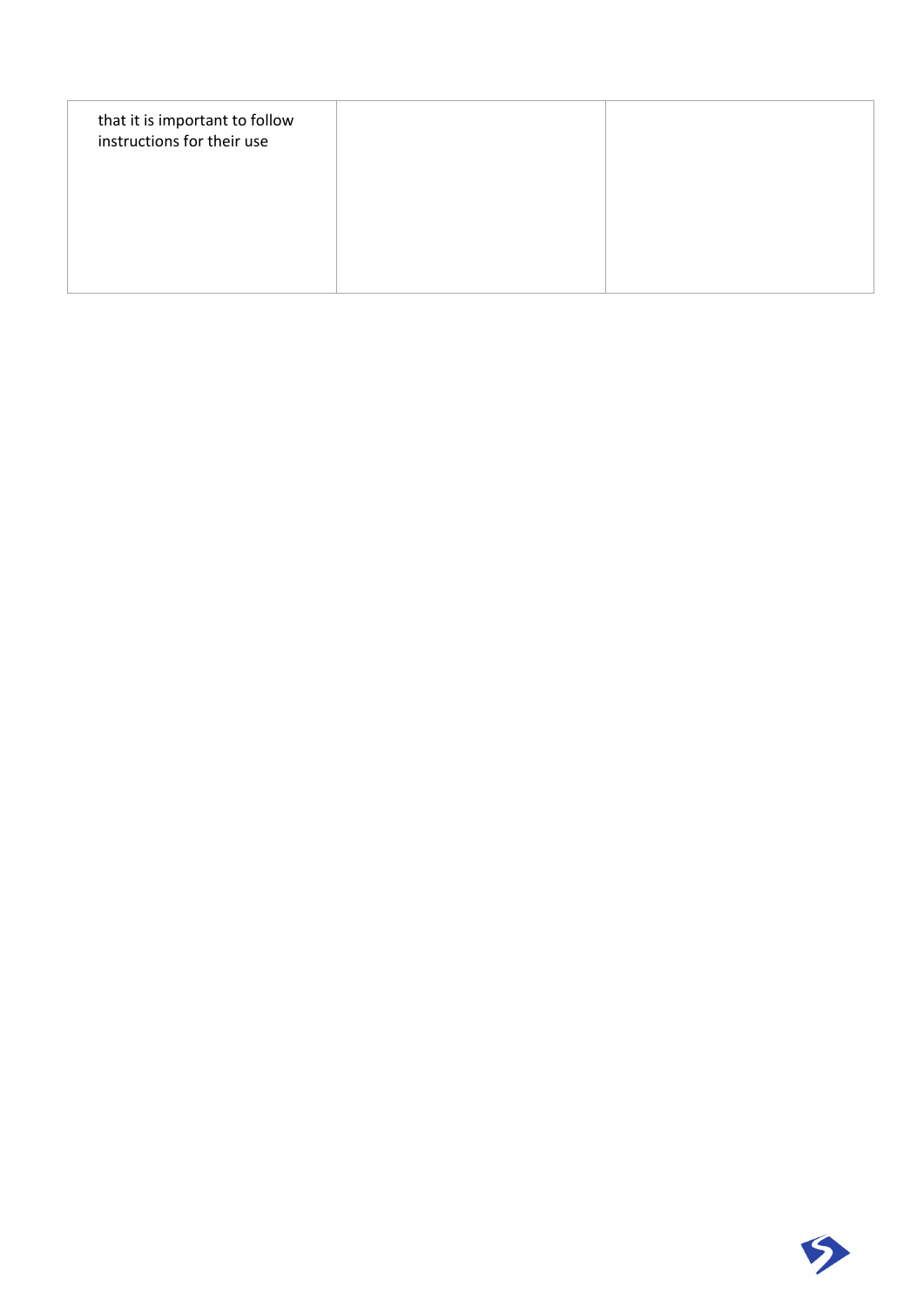| Year 5 - PSHE                                                                                                                                                                                                                                                                                                       |                                                                                                                                                                                                                                                                                                                                              |                                                                                                                                                                                                                                                                                                                                                                                                                               |  |
|---------------------------------------------------------------------------------------------------------------------------------------------------------------------------------------------------------------------------------------------------------------------------------------------------------------------|----------------------------------------------------------------------------------------------------------------------------------------------------------------------------------------------------------------------------------------------------------------------------------------------------------------------------------------------|-------------------------------------------------------------------------------------------------------------------------------------------------------------------------------------------------------------------------------------------------------------------------------------------------------------------------------------------------------------------------------------------------------------------------------|--|
| Autumn 1                                                                                                                                                                                                                                                                                                            | Spring 1                                                                                                                                                                                                                                                                                                                                     | Summer 1                                                                                                                                                                                                                                                                                                                                                                                                                      |  |
| <b>Physical health and wellbeing:</b><br>In the media<br><b>Pupils learn:</b><br>• that messages given on food<br>adverts can be misleading<br>• about role models<br>• about how the media can<br>manipulate images and that<br>these images may not reflect<br>reality                                            | <b>Keeping safe and managing risk:</b><br><b>Making safer choices</b><br><b>Pupils learn:</b><br>• about keeping safe online<br>● how to keep safe when<br>communicating with other<br>people online<br>● that violence within<br>relationships is not acceptable<br>about problems that can occur<br>when someone goes missing<br>from home | Drug, alcohol and tobacco<br>education:<br><b>Different influences</b><br><b>Pupils learn:</b><br>• about the risks associated with<br>smoking drugs, including<br>cigarettes, e-cigarettes, shisha<br>and cannabis<br>• about different influences on<br>drug use - alcohol, tobacco and<br>nicotine products<br>• strategies to resist pressure<br>from others about whether to<br>use drugs - smoking drugs and<br>alcohol |  |
| <b>Autumn 2</b>                                                                                                                                                                                                                                                                                                     | <b>Spring 2</b>                                                                                                                                                                                                                                                                                                                              | <b>Summer 2</b>                                                                                                                                                                                                                                                                                                                                                                                                               |  |
| Identity, society and equality:<br><b>Stereotypes, discrimination and</b><br>prejudice<br><b>Pupils learn:</b><br>· about stereotyping, including<br>gender stereotyping<br>• workshop from Diversity Role<br>Models or Equaliteach<br>• about prejudice and<br>discrimination and how this can<br>make people feel | <b>Mental health and emotional</b><br>wellbeing: Dealing with feelings<br><b>Pupils learn:</b><br>• about a wide range of emotions<br>and feelings and how these are<br>experienced in the body<br>about times of change and how<br>this can make people feel<br>about the feelings associated<br>with loss, grief and<br>bereavement        | <b>Careers, financial capability and</b><br>economic wellbeing: Borrowing<br>and earning money<br><b>Pupils learn:</b><br>● that money can be borrowed<br>but there are risks associated<br>with this<br>• about enterprise<br>• what influences people's<br>decisions about careers                                                                                                                                          |  |

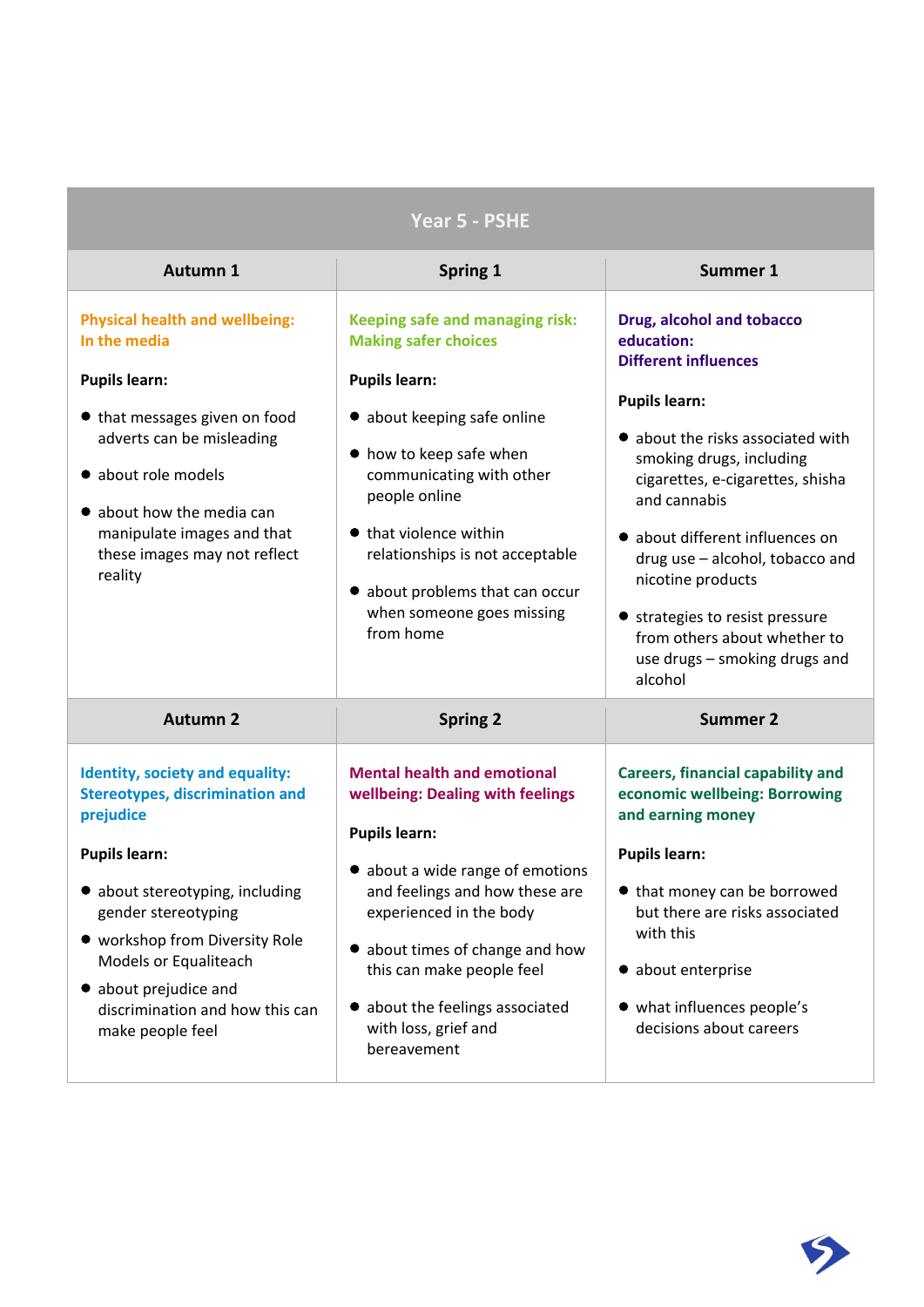| Year 6 - PSHE                                                                                                                                                                                                                                                                                                                               |                                                                                                                                                                                                                                                                                                                                                                 |                                                                                                                                                                                                                                                                                                                                                                    |  |
|---------------------------------------------------------------------------------------------------------------------------------------------------------------------------------------------------------------------------------------------------------------------------------------------------------------------------------------------|-----------------------------------------------------------------------------------------------------------------------------------------------------------------------------------------------------------------------------------------------------------------------------------------------------------------------------------------------------------------|--------------------------------------------------------------------------------------------------------------------------------------------------------------------------------------------------------------------------------------------------------------------------------------------------------------------------------------------------------------------|--|
| <b>Autumn 1 and 2</b>                                                                                                                                                                                                                                                                                                                       | Spring 1                                                                                                                                                                                                                                                                                                                                                        | Summer 1                                                                                                                                                                                                                                                                                                                                                           |  |
| <b>Relationships and health</b><br>education:<br><b>Healthy relationships</b>                                                                                                                                                                                                                                                               | Drug, alcohol and tobacco<br>education: Weighing up risk                                                                                                                                                                                                                                                                                                        | <b>Mental health and emotional</b><br>wellbeing: Healthy minds                                                                                                                                                                                                                                                                                                     |  |
| <b>Pupils learn:</b><br>• about the changes that occur<br>during puberty<br>● to consider different attitudes<br>and values around gender<br>stereotyping and sexuality and<br>consider their origin and impact<br>• what values are important to<br>them in relationships and to<br>appreciate the importance of<br>friendship in intimate | <b>Pupils learn:</b><br>• about the risks associated with<br>using different drugs, including<br>tobacco and nicotine products,<br>alcohol, solvents, medicines and<br>other legal and illegal drugs<br>• about assessing the level of risk<br>in different situations involving<br>drug use<br>• about ways to manage risk in<br>situations involving drug use | <b>Pupils learn:</b><br>• what mental health is<br>• about what can affect mental<br>health and some ways of<br>dealing with this<br>• about some everyday ways to<br>look after mental health<br>• about the stigma and<br>discrimination that can<br>surround mental health                                                                                      |  |
| relationships<br>• about human reproduction in                                                                                                                                                                                                                                                                                              | <b>Spring 2</b>                                                                                                                                                                                                                                                                                                                                                 | <b>Summer 2</b>                                                                                                                                                                                                                                                                                                                                                    |  |
| the context of the human<br>lifecycle<br>• how a baby is made and grows<br>(conception and pregnancy)<br>• about roles and responsibilities<br>of parents and carers<br>● to answer each other's<br>questions about sex and<br>relationships with confidence,<br>where to find support and<br>advice when they need it                      | Identity, society and equality:<br><b>Human rights</b><br><b>Pupils learn:</b><br>• about people who have moved<br>to Islington from other places,<br>(including the experience of<br>refugees)<br>about human rights and the UN<br>Convention on the Rights of the<br>Child                                                                                    | <b>Keeping safe and managing risk:</b><br>Keeping safe - out and about<br><b>Pupils learn:</b><br>• about feelings of being out and<br>about in the local area with<br>increasing independence<br>about recognising and<br>responding to peer pressure<br>• about the consequences of anti-<br>social behaviour (including<br>gangs and gang related<br>behaviour) |  |
| Additional lessons: (schools will<br>want to consider including these<br>lessons, as part of RSE policy<br>development)<br><b>Pupils learn:</b><br>• some myths and<br>misconceptions about HIV,<br>who it affects and how it can                                                                                                           | about homelessness                                                                                                                                                                                                                                                                                                                                              | <b>FGM</b> (female genital mutilation)<br><b>Pupils learn:</b><br>• about the importance for girls<br>to be protected against FGM                                                                                                                                                                                                                                  |  |

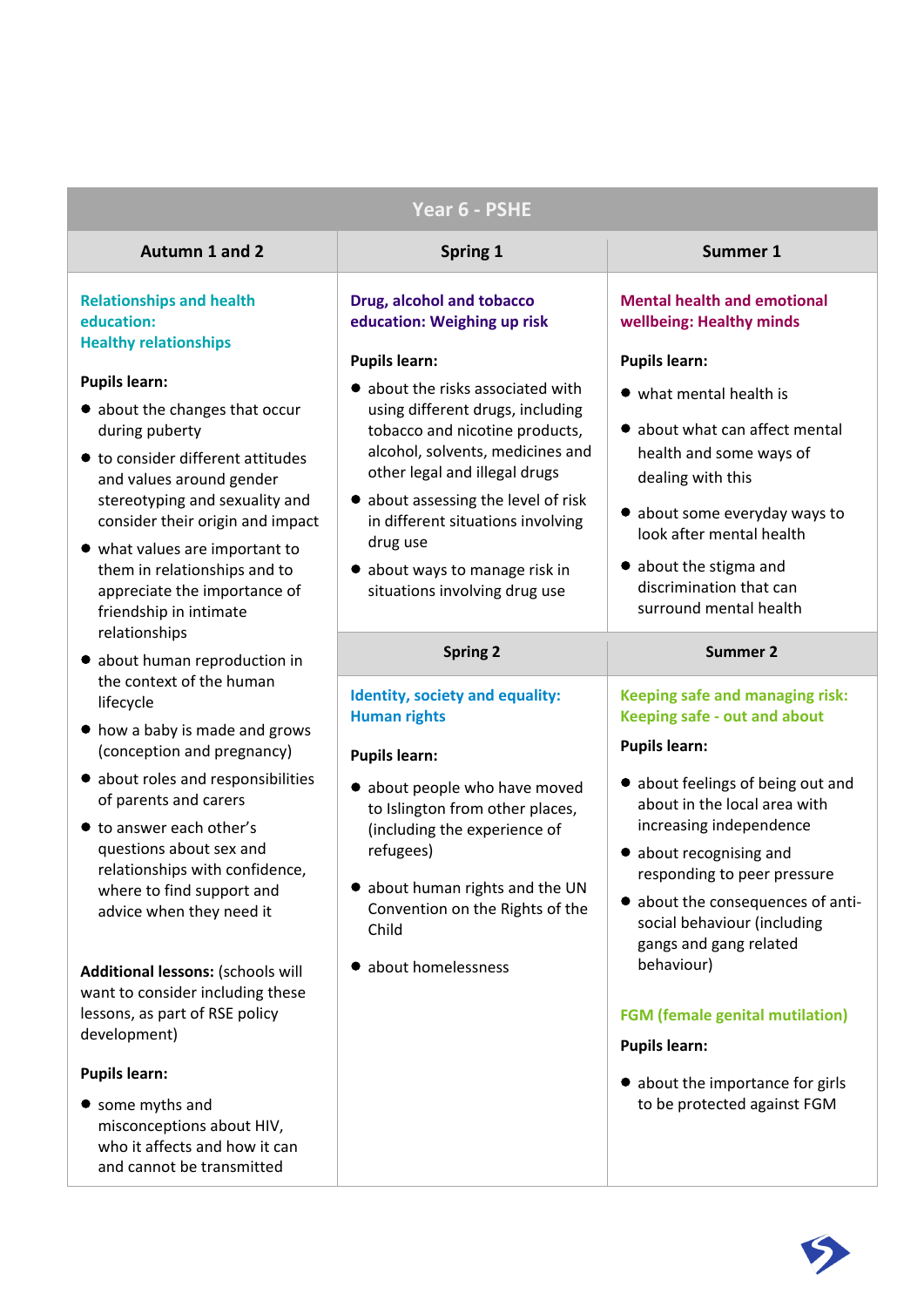| ● that contraception can be used<br>to stop a baby from being<br>conceived |  |
|----------------------------------------------------------------------------|--|
|                                                                            |  |
|                                                                            |  |
|                                                                            |  |

### **Teaching and Learning**

We use a range of teaching and learning styles with an emphasis on active learning by including the children in discussions, investigations and problem-solving activities. PSHE is taught in a variety of ways, to reflect the age of the pupils and ensure a whole school approach to the subject:

- There will be a regular specific curriculum session, in order to develop themes and share ideas e.g. circle time, oracy assembly. During these sessions, pupils regularly work with learning partners or in groups, facilitating respect, cooperation, fairness, sharing and negotiation. Through circle time and discussions, pupils are also encouraged to participate in discussion to resolve conflicts or set agreed classroom rules or behaviour.
- Much of the curriculum is delivered through oral and practical activities.
- Opportunities will be found within other curriculum areas e.g. links with drama and role-play, debate and discussion in literacy, working together in pairs or small groups, improving health in PE, environmental concerns in geography, health and drug issues in science and beliefs, values and practices in RE.
- We encourage the children to take part in a range of practical activities that promote active citizenship, e.g. charity fundraising, the planning of school special events such as involvement in an activity to help other individuals or groups less fortunate than themselves, and extra-curricular activities such as Bikeability to promote community safety and awareness of others.
- We offer children the opportunity to hear visiting speakers, such as health workers, police, fire service and representatives from the local church, whom we invite into the school to talk about their role in creating a positive and supportive community.
- At playtimes and lunchtimes opportunities exist for playing co-operatively using play equipment, and learning new ways to collaborate in games and learn new activities with our Play Leaders.
- Where appropriate pupils will record or investigate their work using a variety of mediums including books, internet research, specific adults e.g. medical agencies, police service, fire service etc. This encourages children to develop their learning to enquiring skills and assists in equipping them for adult life.
- Throughout the PSHE curriculum, children will have opportunities to explore issues connected with living in a multi-cultural society.
- Our Celebration Assembly celebrates personal achievement and rewards thoughtful, caring behaviour that aligns to our School Values.
- Flexibility in the timetable allows us to respond to local/national/global events that may occur and allow us to responds to any such event in an age appropriate way. The distribution of lessons complements key

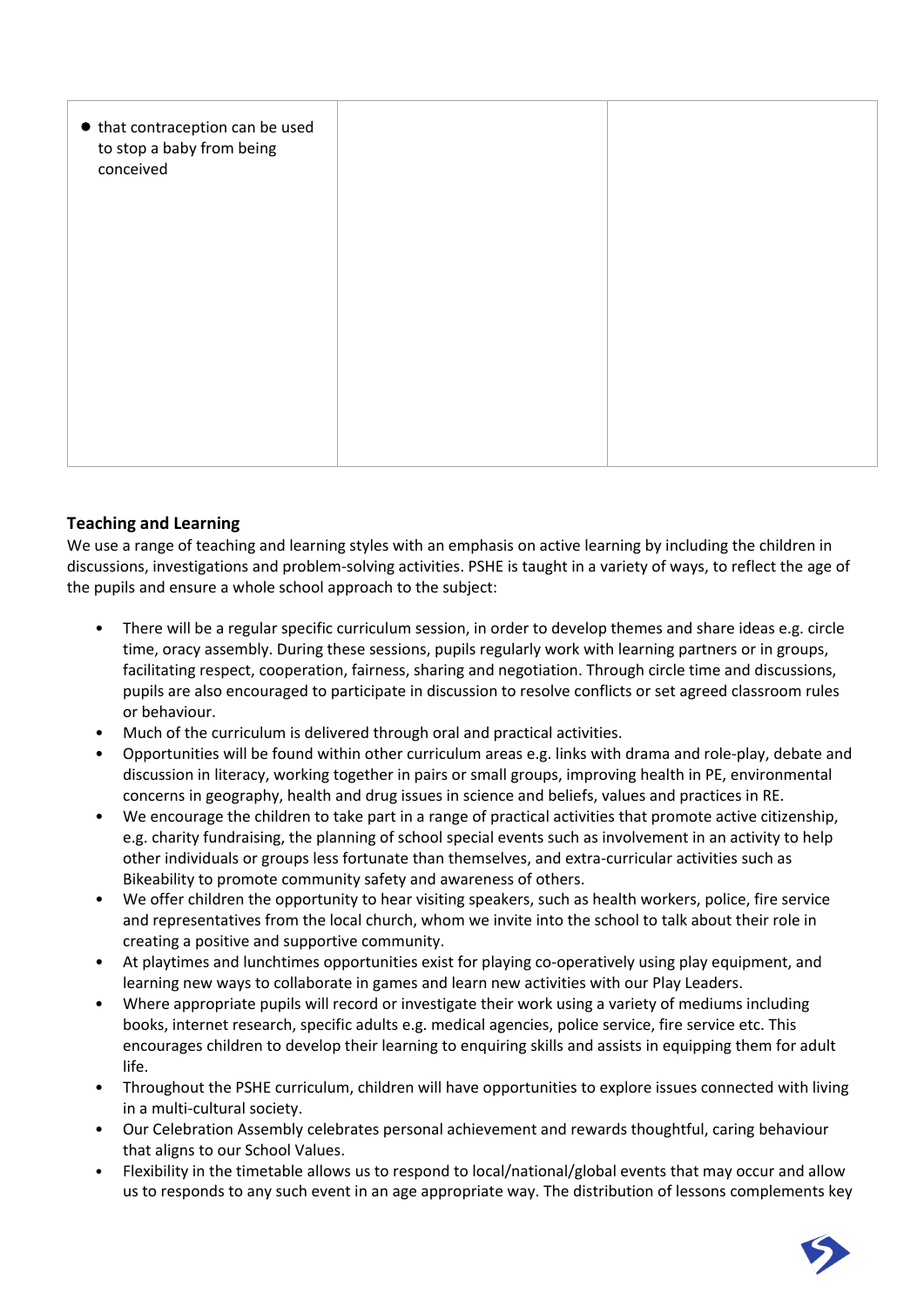campaigns throughout the year, such as; Anti-Bulling Week, Black History Month, International Women's Day and Mental Health Week

### **Early Years Foundation Stage**

Personal, Social and Emotional Education is one of the three Prime Areas and we teach PSHE and citizenship as an integral part of the topic work covered during the year through the Early Learning Goals (ELGs). All areas of learning are important and inter-connected, but the PSE area is vital for building their capacity to learn, form relationships and thrive. The EYFS Framework states that: Personal, social and emotional development involves helping children to develop a positive sense of themselves, and others; to form positive relationships and develop respect for others; to develop social skills and learn how to manage their feelings; to understand appropriate behaviour in groups; and to have confidence in their own abilities.

It also splits the Prime Area into 3 strands:

**Self-confidence and self-awareness:** children are confident to try new activities, and say why they like some activities more than others. They are confident to speak in a familiar group, will talk about their ideas, and will choose the resources they need for their chosen activities. They say when they do or don't need help.

**Managing feelings and behaviour:** children talk about how they and others show feelings, talk about their own and others' behaviour, and its consequences, and know that some behaviour is unacceptable. They work as part of a group or class, and understand and follow the rules. They adjust their behaviour to different situations, and take changes of routine in their stride.

**Making relationships:** children play co-operatively, taking turns with others. They take account of one another's ideas about how to organise their activity. They show sensitivity to others' needs and feelings, and form positive relationships with adults and other children. A child must achieve the age-related expectation in each of these three areas in order to obtain the Early Learning Goal at the end of the Reception Year.

### **SEN and SRP**

Children who have personalised learning plans, and those who access our nurture provision or an SRP, will continue to be taught the essential skills and knowledge of the PSHE curriculum with their peers in their class. The curriculum will be tailored to individual children's needs when appropriate.

### **Fundamental British Values**

We teach about and promote the four fundamental British Values explicitly within PSHE lessons and assemblies, as well as in our everyday interactions with children. It is embedded in our development of Spiritual, Moral, Social and Cultural aspects of teaching across the curriculum.

These are: Democracy, the rule of law, individual liberty and mutual respect for and tolerance of those with different faiths and beliefs and for those without faith.

### **Computing and Online Safety**

Technology offers an important tool through which the teacher can motivate pupils. It is used to support the individual child's learning, helps with research and enables information to be manipulated and retrieved. Technology can give invaluable opportunities to develop and apply PSHE and Citizenship skills and knowledge already learnt. Our Computing curriculum teaches pupils to be responsible online and educate them about the need to develop a positive and safe online profile.

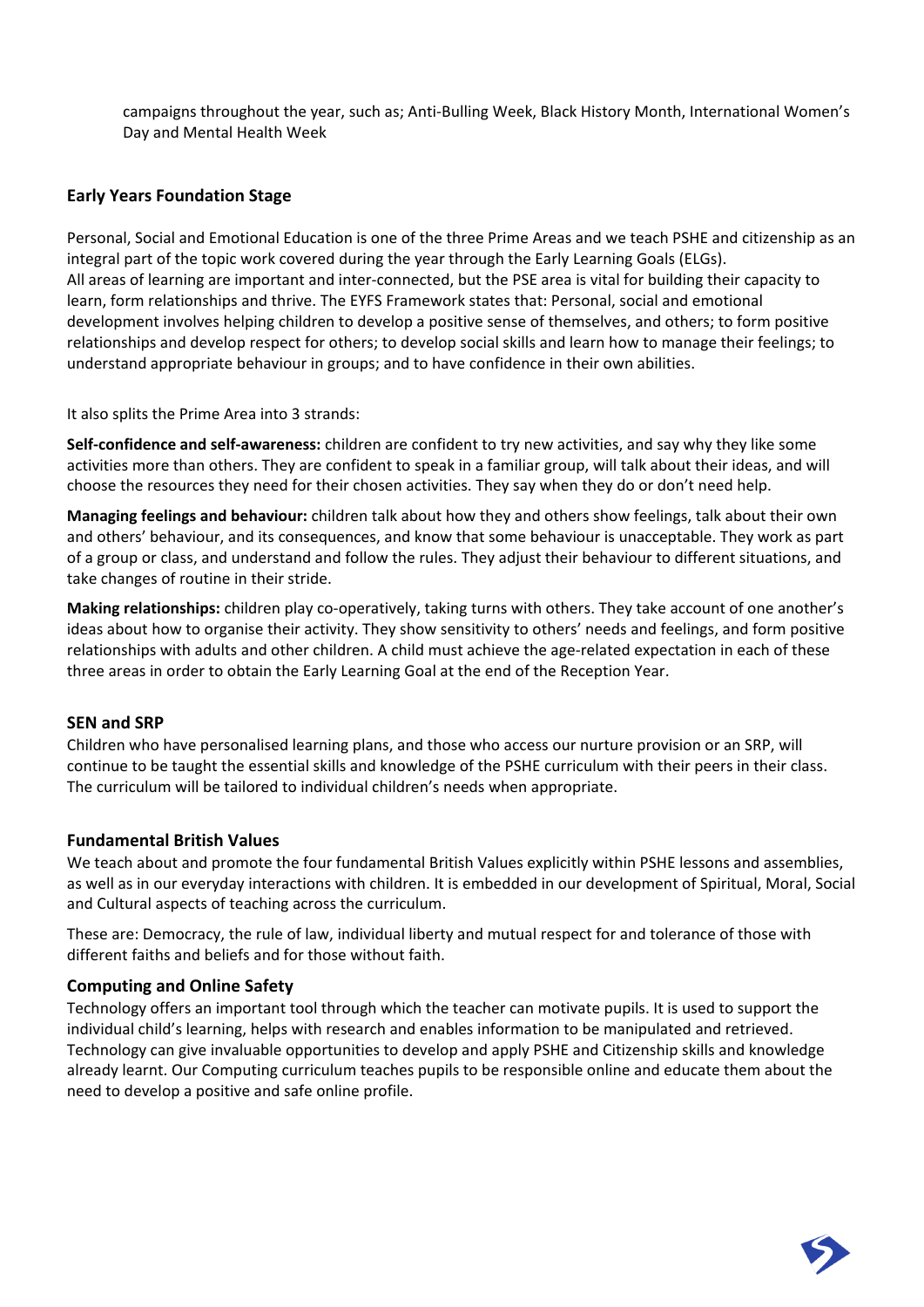### **Assessment, Recording, Reporting and Monitoring**

Teachers assess the children's work in PSHE by making informal judgements as they observe them during lessons. We have clear expectations of what the pupils will know and understand at the end of each year and key stage. Assessment should offer the children the opportunity to reflect on their own progress. Within the Foundation Stage, PSHE objectives are documented on Tapestry for individual children. Key Stage One and Two have a class 'big book' on One Note and actual big books where circle time discussions are recorded, pictures of activities that are completed during PSHE lessons and any comments made by children that are relevant to the topic are included.

The PSHE subject leader is responsible for monitoring the standards of children's work and the quality of teaching. The subject leader will monitor plans, teaching and learning in order to evaluate strengths and weaknesses in the school and indicate areas for improvement. The subject leader will regularly evaluate the scheme of work to ensure that the needs of the pupils are being met and that there is progression and continuity of learning through the school.

### **Implementation through inclusion, including meeting the needs of SEND pupils**

Our teachers provide learning opportunities matched to the individual needs of all children including those with special educational needs and disabilities. PSHE is taught inclusively to all children regardless of their race, religion and gender, whilst at the same time addressing the need for equal opportunity.

The PSHE curriculum is in line with the single equality duty policy. Staff will ensure that no judgement will be passed on the lifestyles and choices made by others. If a safeguarding issue is raised, staff are required to follow the correct safeguarding procedure and safeguarding policy.

### **Resources**

Resources for PSHE are stored centrally so all teachers have access to them. The PSHE curriculum leader will regularly review resources and obtain, within the constraints of the allocated budget, additional resources as necessary.

### **Professional Development and Training**

The PSHE subject leader ensures they are kept informed of relevant changes to aspects of PSHE by attending local cluster meetings, Healthy Schools and PSHE network meetings. The subject leader will support colleagues in the teaching of PSHE by giving them information about current developments in the subject and providing a strategic lead and direction for the subject in school.

### **Impact**

Our PSHE curriculum and wider provision will ensure that children will be equipped to support their decision making in regards to their wellbeing, health and relationships. Children will start their journey with us treating each other with kindness and respect. Our embedded whole school vision to nurture children's spiritual, moral, social and cultural development supports them to foster good relationships between all in line with the protected characteristics under the Equality Act 2010.

Our PSHE provision allows children to build upon their understanding of British Values in an age appropriate way, in order for them to become positive citizens in a forever changing community and ultimately preparing them for life and work in modern Britain.

By the end of each Key Stage, children will have had the opportunities to meet the end of key stage statements in line with the statutory guidance outlined in the Relationships Education, Relationships and Sex Education (RSE) and Health Education.

Children will have enhanced knowledge and understanding through our quality links with our multi-cultural community. Through real life experience, our carefully selected external visitors will promote the teaching of different aspects of our PSHE curriculum, such as: project management initiatives (MyMoney Week, Young Enterprise), puberty / hygiene talks (school nurse, dental hygiene nurse, NSPCC), staying safe within the community (Road Safety, Community policing ) and being healthy responsible members of society (Sports Development, Young Carers) to name a few.